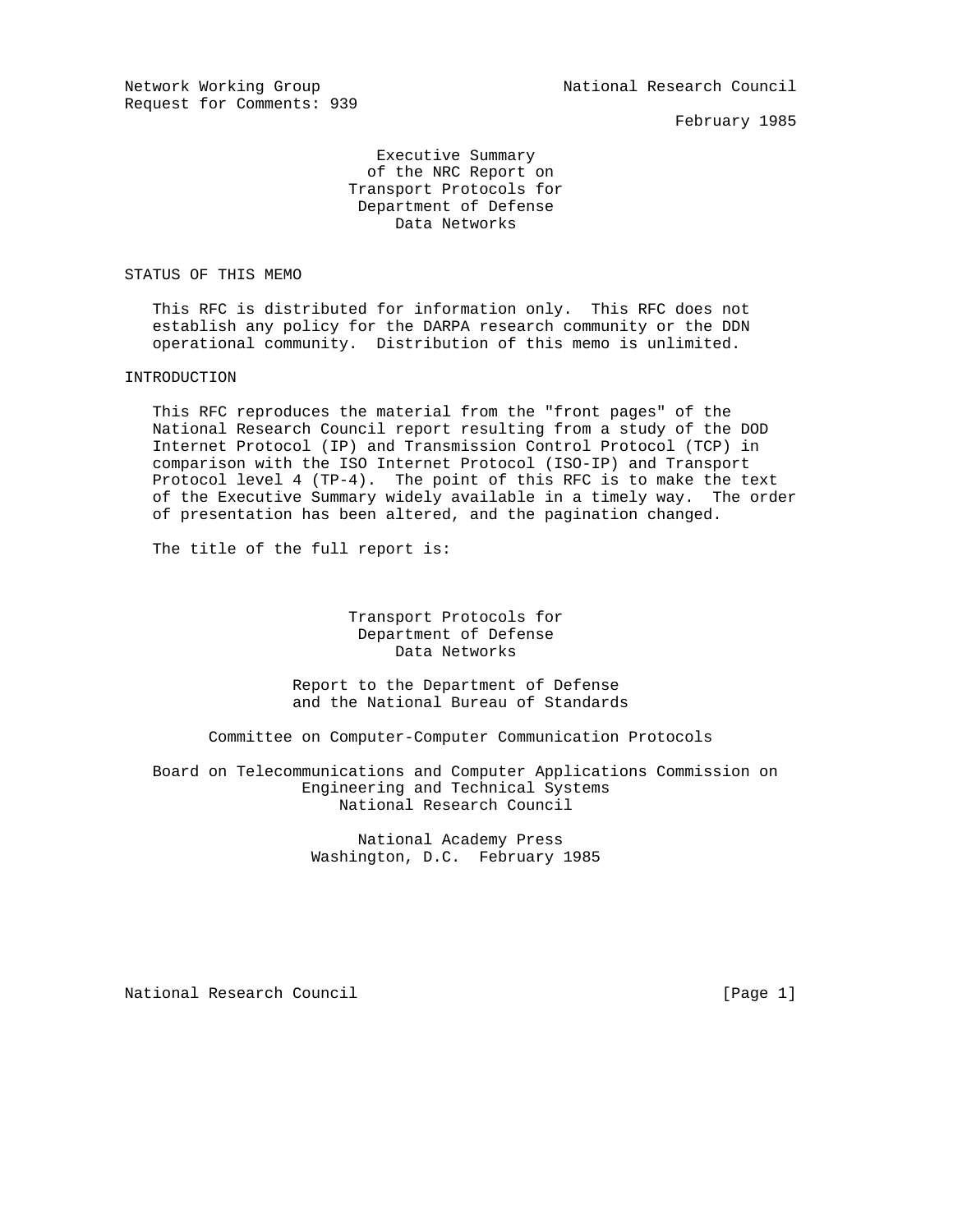## OVERVIEW

 The project that is the subject of this report was approved by the Governing Board on the National Research Council, whose members are drawn from the councils of the National Academy of Sciences, the National Academy of Engineering, and the Institute of Medicine. The members of the committee responsible for the report were chosen for their special competences and with regard for appropriate balance.

 This report has been reviewed by a group other than the authors, according to procedures approved by a Report Review Committee consisting of members of the National Academy of Sciences, the National Academy of Engineering, and the Institute of Medicine.

 The National Research Council was established by the National Academy of Sciences in 1916 to associate the broad community of science and technology with the Academy's purposes of furthering knowledge and of advising the federal government. The Council operates in accordance with general policies determined by the Academy under the authority of its congressional charter of 1863, which establishes the Academy as a private, nonprofit, self-governing membership corporation. The Council has become the principal operating agency of both the National Academy of Sciences and the National Academy of Engineering in the conduct of their services to the government, the public, and the scientific and engineering communities. It is administered jointly by both Academies and the Institute of Medicine. The National Academy of Engineering and the Institute of Medicine were established in 1964 and 1970, respectively, under the charter of the National Academy of Sciences.

 This is a report of work supported by Contract No. DCA-83-C-0051 between the U.S. Defense Communications Agency and the National Academy of Sciences, underwritten jointly by the Department of Defense and the National Bureau of Standards.

Copies of the full report are available from:

 Board on Telecommunications and Computer Applications Commission on Engineering and Technical Systems National Research Council 2101 Constitution Avenue, N.W. Washington, D.C. 20418

National Research Council **Example 2** and  $[Page 2]$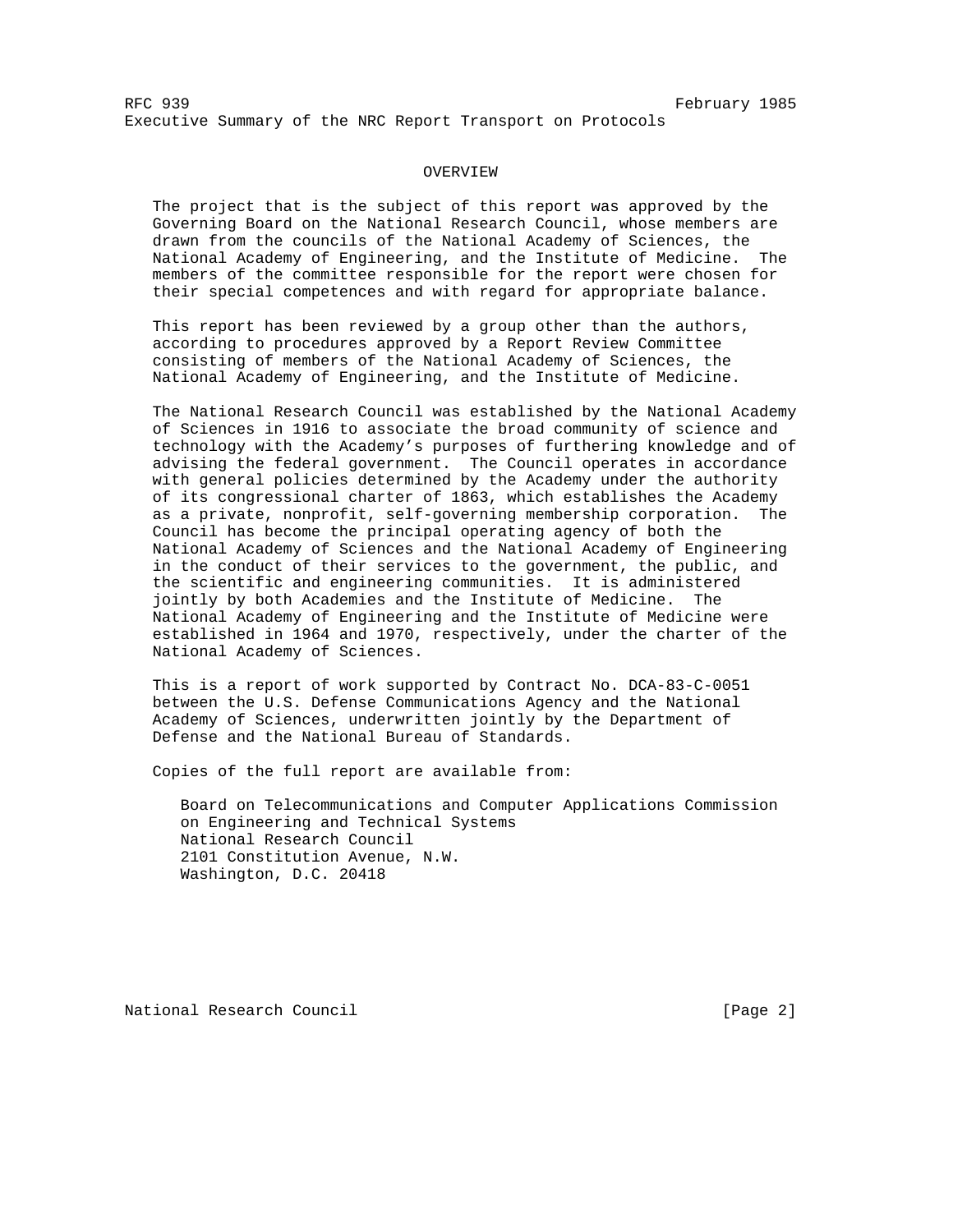## PREFACE

 This is the final report of the National Research Council Committee on Computer-Computer Communication Protocols. The committee was established in May l983 at the request of the Department of Defense (DOD) and the National Bureau of Standards (NBS), Department of Commerce, to develop recommendations and guidelines for resolving differences between the two agencies on a data communications transport protocol standard.

 Computer-based information and transaction-processing systems are basic tools in modern industry and government. Over the past several years there has been a growing demand to transfer and exchange digitized data in these systems quickly and accurately. This demand for data transfer and exchange has been both among the terminals and computers within an organization and among those in different organizations.

 Rapid electronic transport of digitized data requires electronic communication links that tie the elements together. These links are established, organized, and maintained by means of a layered series of procedures performing the many functions inherent in the communications process. The successful movement of digitized data depends upon the participants using identical or compatible procedures, or protocols.

 The DOD and NBS have each developed and promulgated a transport protocol as standard. The two protocols, however, are dissimilar and incompatible. The committee was called to resolve the differences between these protocols.

 The committee held its first meeting in August l983 at the National Research Council in Washington, D.C. Following this two-day meeting the committee held five more two-day meetings, a three-day meeting, and a one-week workshop.

 The committee was briefed by personnel from both agencies. In addition, the committee heard from Jon Postel, University of Southern California's Information Sciences Institute; Dave Oran, Digital Equipment Corporation; Vinton Cerf, MCI; David Wood, The Mitre Corporation; Clair Miller, Honeywell, and Robert Follett, IBM, representing the Computer and Business Equipment Manufacturer's Association; and John Newman, Ultimate Corporation. In most cases the briefings were followed by discussion.

 The committee wishes to thank Philip Selvaggi of the Department of Defense and Robert Blanc of the NBS, Institute of Computer Sciences

National Research Council **Example 20** (Page 3)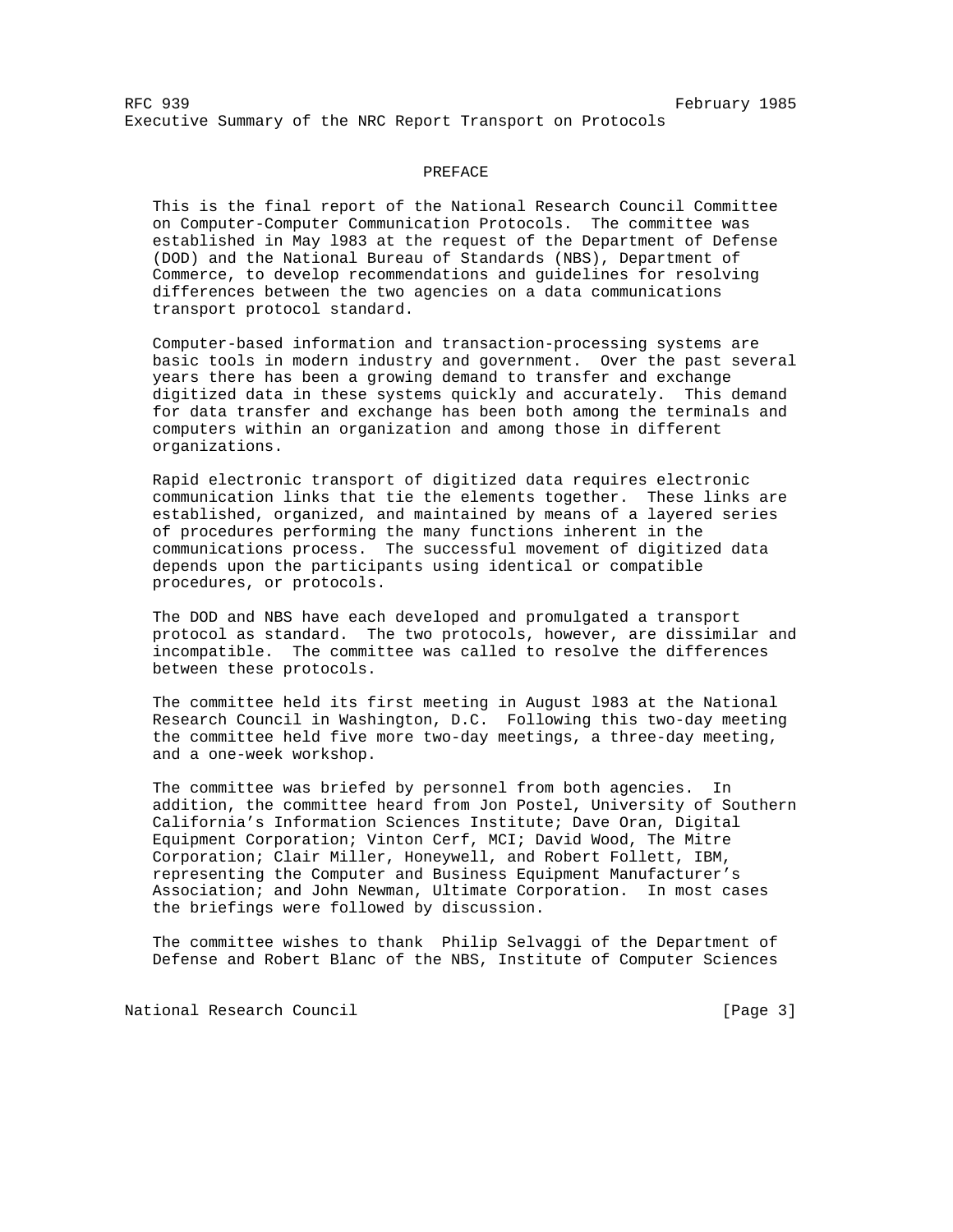and Technology, for their cooperation as their agency's liaison representatives to the committee. The committee appreciates the contributions and support of Richard B. Marsten, Executive Director of the Board on Telecommunications -- Computer Applications (BOTCAP), and Jerome D. Rosenberg, BOTCAP Senior Staff Officer and the committee Study Director. We also wish to thank Lois A. Leak for her expert administrative and secretarial support.

National Research Council **Example 2018** [Page 4]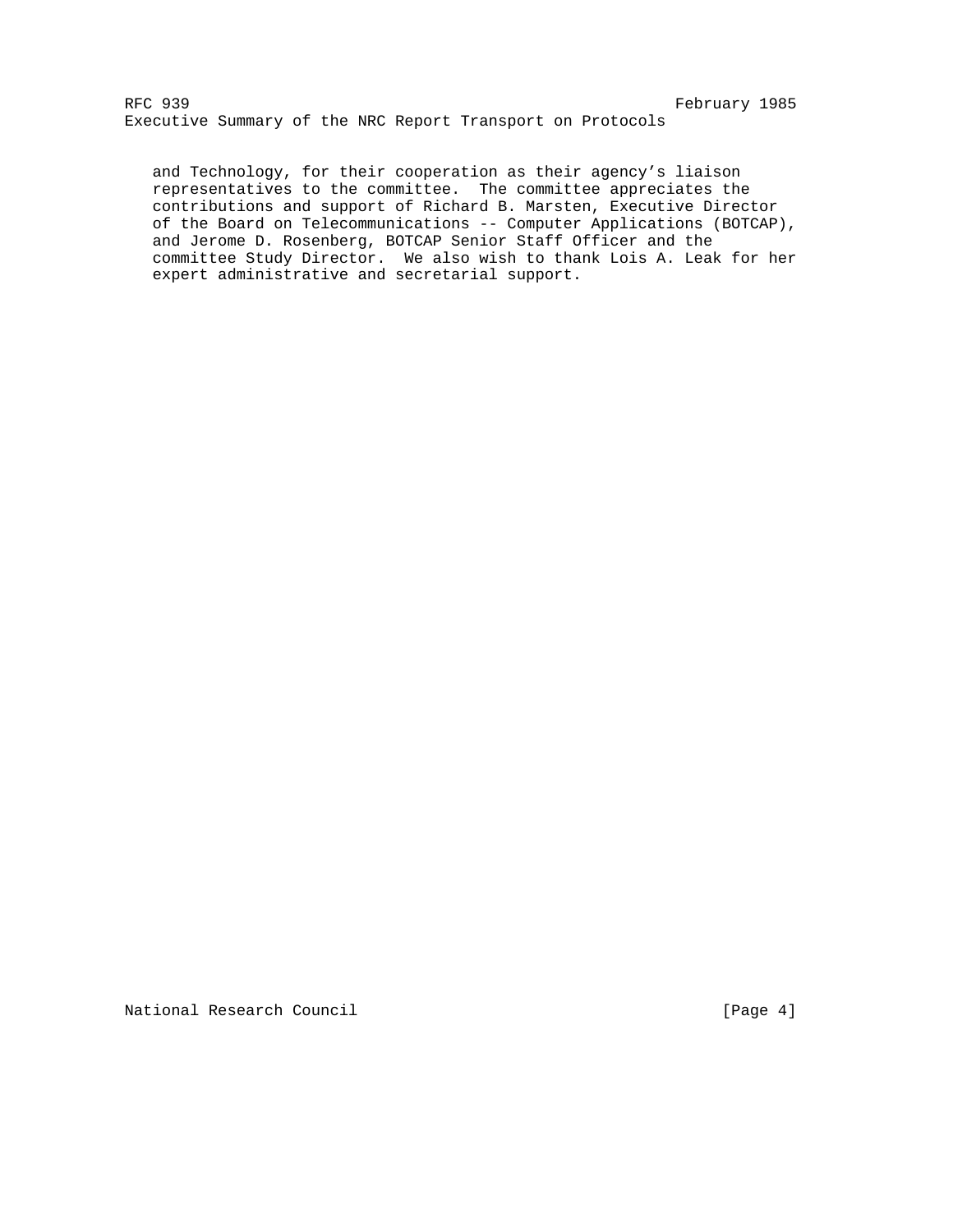## EXECUTIVE SUMMARY

 Computer communication networks have become a very important part of military and commercial operations. Indeed, the nation is becoming dependent upon their efficiency and reliability, and the recent proliferation of networks and their widespread use have emphasized the importance of developing uniform conventions, or protocols, for communication between computer systems. The Department of Defense (DOD) and the National Bureau of Standards (NBS) have been actively engaged in activities related to protocol standardization. This report is concerned primarily with recommendations on protocol standardization within the Department of Defense.

Department of Defense's Transmission Protocol

 The DOD's Defense Advanced Research Projects Agency (DARPA) has been conducting and supporting research on computer networks for over fifteen years (1). These efforts led to the development of modern packet-switched network design concepts. Transmission between computers is generally accomplished by packet switching using strict protocols for the control and exchange of messages. The Advanced Research Projects Agency network (ARPANET), implemented in the early 1970s, provided a testing ground for research on communications protocols. In 1978, after four years of development, the DOD promulgated versions of its Transmission Control Protocol (TCP) and an Internet Protocol (IP) and mandated their use as standards within the DOD. TCP is now widely used and accepted. These protocols meet the unique operational and functional requirements of the DOD, and any changes in the protocols are viewed with some trepidation by members of the department. DOD representatives have stated that standardizing TCP greatly increased the momentum within the DOD toward establishing interoperability between networks within the DOD.

International Standards Organization's Transport Protocol

 The NBS Institute for Computer Sciences and Technology (ICST), in cooperation with the DOD, many industrial firms, and the International Standards Organization (ISO), has developed a new international standard

 Transport Protocol (TP-4) and a new Internetwork Protocol (2). These protocols will soon be available as commercial products. Although in part derived from TCP, the new protocols are not compatible with TCP (3). The U.S. standards organizations are

National Research Council **Example 20** (Page 5)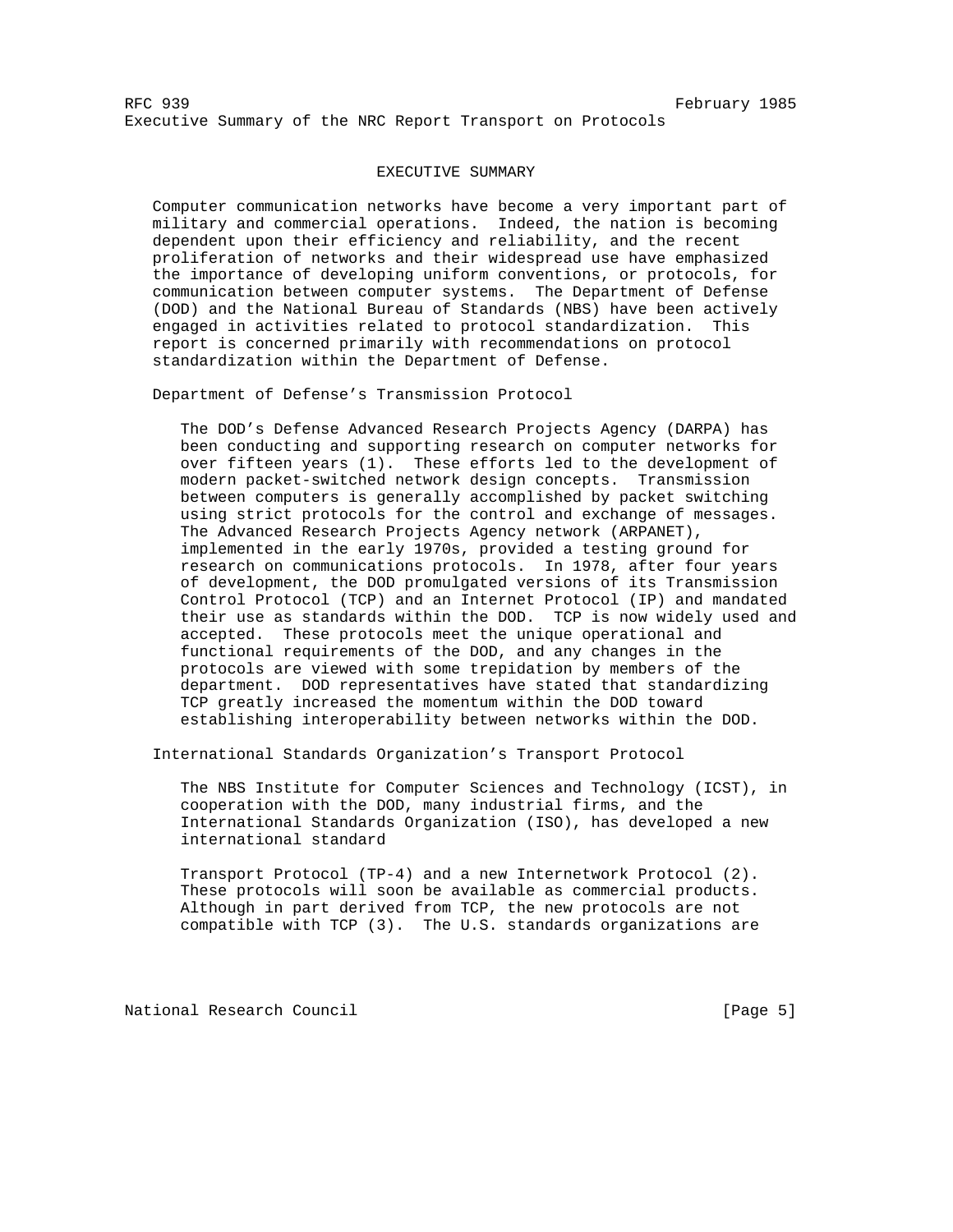supporting TP-4 in international operations, and the Department of Commerce is proposing TP-4 as a Federal Information Processing Standard (FIPS) for use by all federal agencies.

DOD OPERATIONAL AND TECHNICAL NEEDS

 The DOD has unique needs that could be affected by the Transport and Internet Protocol layers. Although all data networks must have some of these capabilities, the DOD's needs for operational readiness, mobilization, and war-fighting capabilities are extreme. These needs include the following:

 Survivability--Some networks must function, albeit at reduced performance, after many nodes and links have been destroyed.

 Security--Traffic patterns and data must be selectively protected through encryption, access control, auditing, and routing.

 Precedence--Systems should adjust the quality of service on the basis of priority of use; this includes a capability to preempt services in cases of very high priority.

 Robustness--The system must not fail or suffer much loss of capability because of unpredicted situations, unexpected loads, or misuse. An international crisis is the strongest test of robustness, since the system must operate immediately and with virtually full performance when an international situation flares up unexpectedly.

 Availability--Elements of the system needed for operational readiness or fighting must be continuously available.

 Interoperability--Different elements of the Department must be able to "talk" to one another, often in unpredicted ways between parties that had not planned to interoperate.

 These operational needs reflect themselves into five technical or managerial needs:

- 1. Functional and operational specifications (that is, will the protocol designs meet the operational needs?);
- 2. Maximum interoperability;
- 3. Minimum procurement, development, and support costs;

National Research Council **Example 20** (Page 6)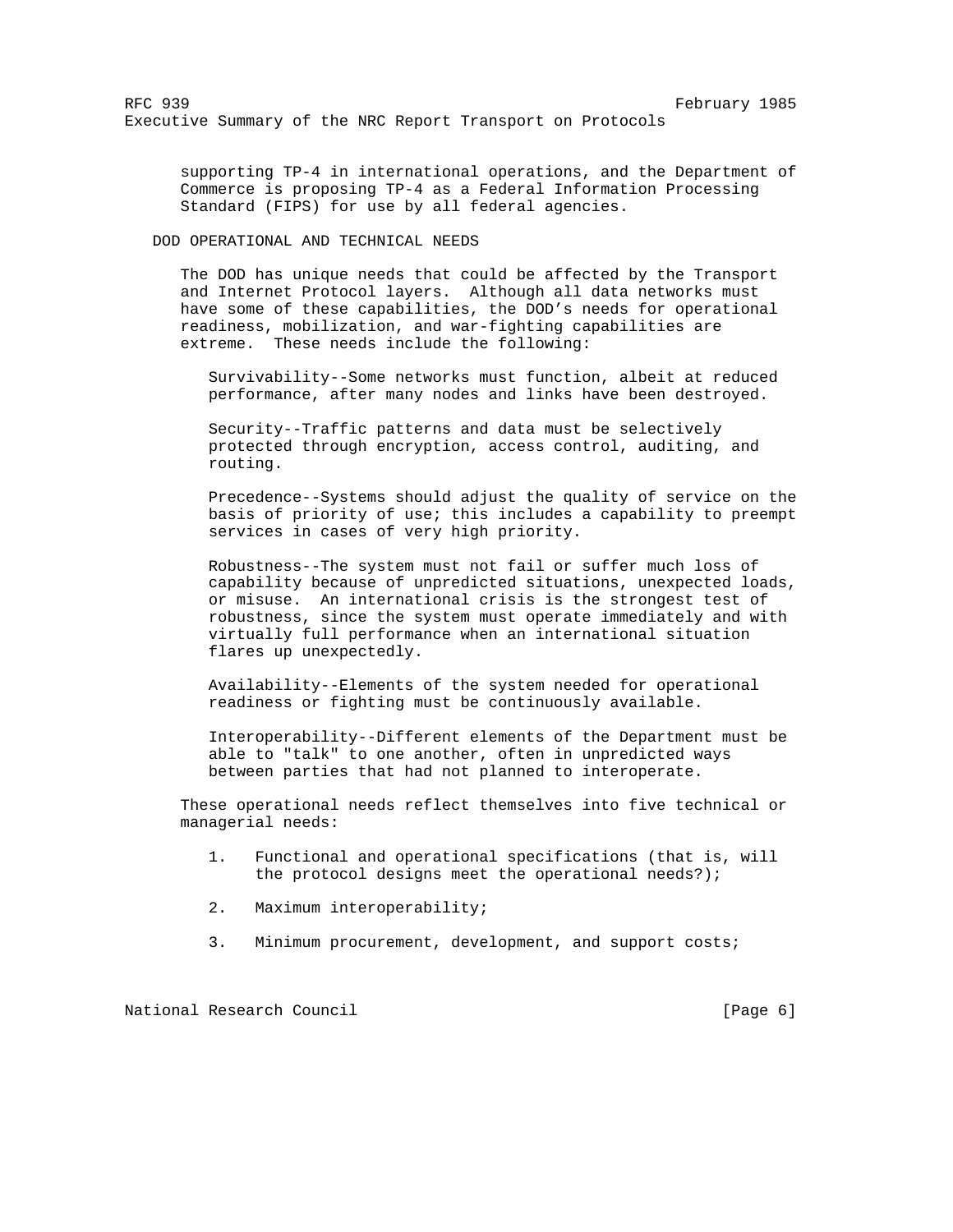- 4. Ease of transition to new protocols; and
- 5. Manageability and responsiveness to changing DOD requirements.

 These are the criteria against which DOD options for using the ISO transport and internet protocols should be evaluated.

 Interoperability is a very important DOD need. Ideally, DOD networks would permit operators at any terminal to access or be accessed by applications in any computer. This would provide more network power for users, integration of independently developed systems, better use of resources, and increased survivability. To increase interoperability, the Office of the Secretary of Defense has mandated the use of TCP for the Defense Communication System's Defense Data Network (DDN), unless waivers are granted. In addition, the Defense Communication Agency (DCA) is establishing standards for three higher-level "utility" protocols for file transfer, terminal access, and electronic mail. Partly as a result of these actions, it has become clear that there is growing momentum toward accepting interoperability and a recognition that it is an important operational need.

 It is very important, however, to recognize that functional interoperability is only achieved with full generality when two communication nodes can interoperate at all protocol levels. For the DOD the relevant levels are as follows:

- 1. Internet, using IP;
- 2. Transport, using TCP;
- 3. Utility, using file, terminal, or mail protocols; and
- 4. Specific applications that use the above protocols for their particular purpose.

 Accordingly, if a network is developed using one transport protocol, it would generally not be able to interoperate functionally with other networks using the same transport protocol unless both networks were also using the higher-level utility and application protocols. In evaluating whether or not to convert to TP-4 and in developing a transition plan, the following factors must be considered:

 The DOD contains numerous communities of interest whose principal need is to interoperate within their own members,

National Research Council **Example 20** (Page 7)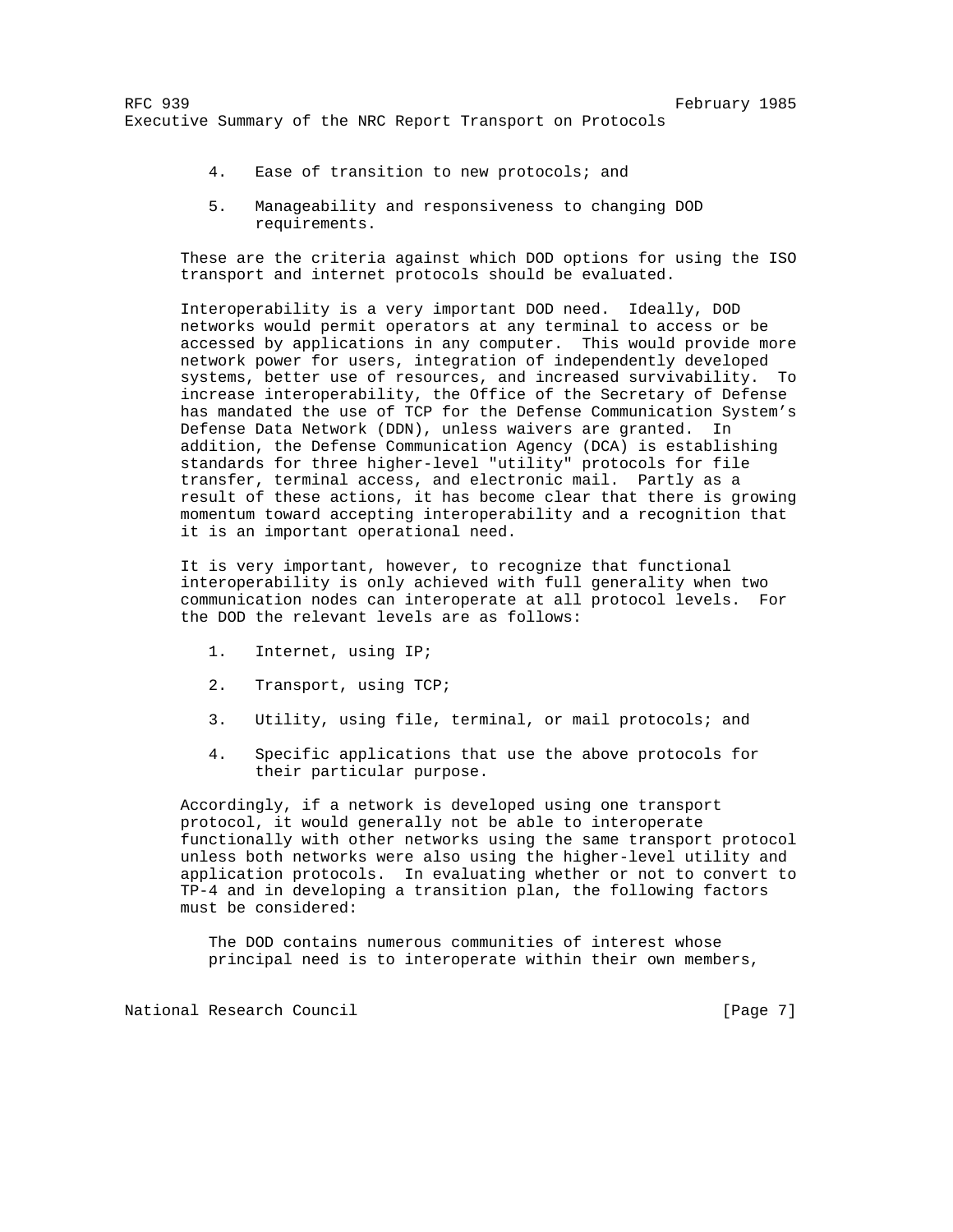independently. Such communities generally have a specific, well-defined mission. The DOD Intelligence Information System (DODIIS) and the World Wide Military Command and Control System (WWMCCS) are examples. Interoperability is needed primarily between the higher layer applications programs initially unique to each community of interest.

 There are many different kinds of operations needed between communities of interest. Examples of such operations are headquarters' need for access to several subordinate communities and the communities' need for some minimum functional interoperability with each other (such as mail exchange).

 The need for functional interoperability can arise, unexpectedly and urgently, at a time of crisis or when improved management opportunities are discovered. Widespread standardization of TP-4 and higher-level protocols can readily help to achieve these needs. Often, special development of additional applications that cost time and money will be necessary.

 The DOD needs functional interoperability with many important external agencies that are committed to ISO standards: The North Atlantic Treaty Organization (NATO), some intelligence and security agencies, and other parts of the federal government.

 The same objectives that have prompted the use of standardized protocols at higher-level headquarters will lead to their use by tactical groups in the field.

# SOME COMPARISONS

 A detailed comparison of the DOD Transmission Control Protocol and the ISO Transport Protocol indicates they are functionally equivalent and provide essentially similar services. Because it is clear that a great deal of care and experience in protocol development have gone into generating the specifications for TP-4, the committee is confident that TP-4 will meet military requirements.

 Although there are differences between the two protocols, they do not compromise DOD requirements. And, although in several areas, including the data transfer interface, flow control, connection establishment, and out-of-band, services are provided in different ways by the two protocols, neither seems intrinsically superior.

National Research Council **Example 20** (Page 8)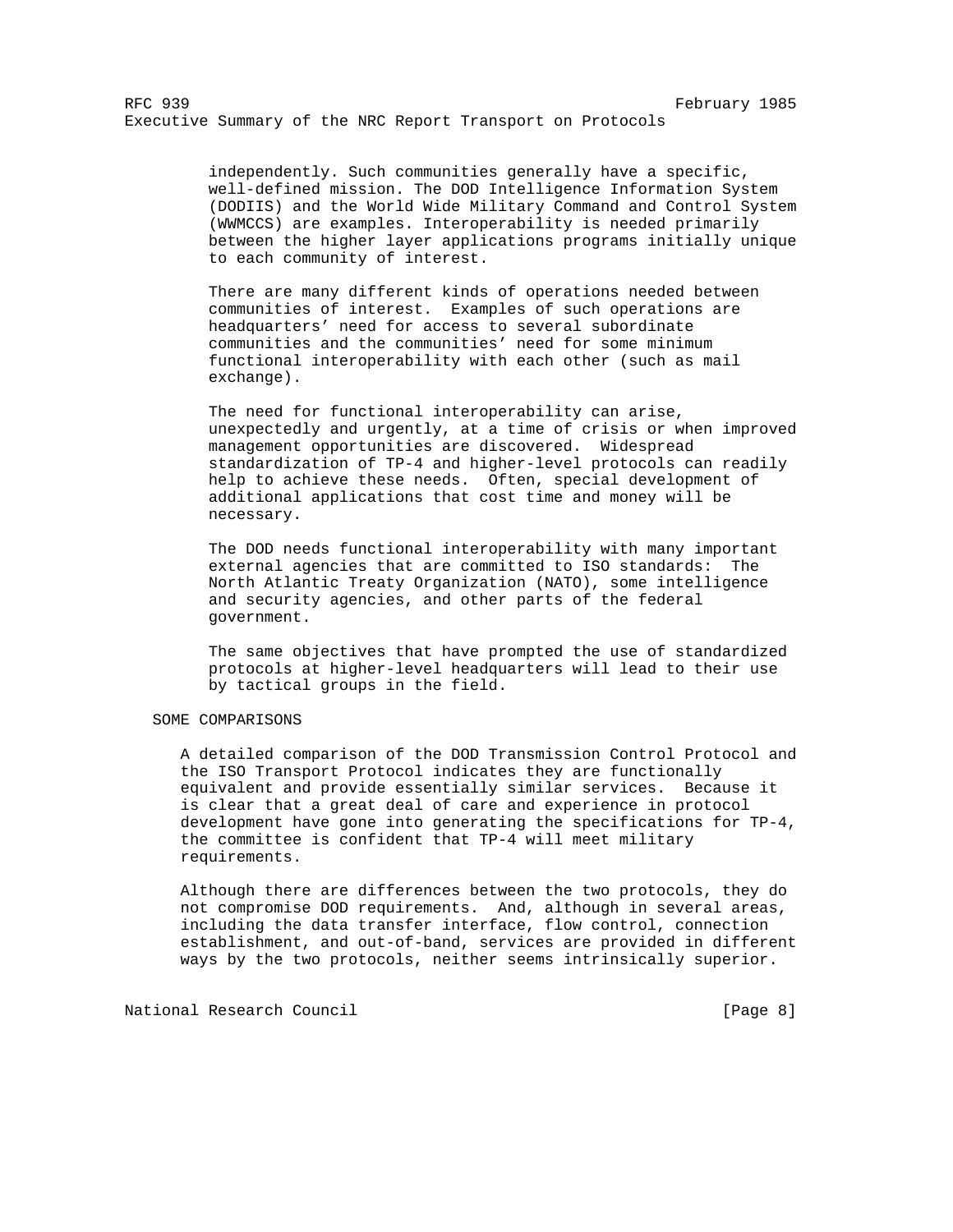Thus, while existing applications may need to be modified somewhat if moved from TCP to TP-4, new applications can be written to use either protocol with a similar level of effort.

 The TCP and TP-4 protocols are sufficiently equivalent in their security-related properties in that there are no significant technical points favoring the use of one over the other.

 While TCP currently has the edge in maturity of implementation, TP-4 is gaining rapidly due to the worldwide support for and acceptance of the Open System Interconnection (OSI) international standards. Experimental TCP implementations were completed in 1974 at Stanford University and BBN Communications Corporation. Between 1974 and 1982 a large number of implementations were produced. The Defense Advanced Research Projects Agency (ARPA) network switched to a complete use of TCP in January 1983. Operations have been satisfactory and its use is growing. A number of TCP implementations are also in commercial use in various private networks.

 In contrast, TP-4 has not yet been implemented in any large operational system. It has been tested experimentally, however, and has received endorsement by many commercial vendors worldwide. In addition, substantial portions of TP-4 have been demonstrated at the National Computer Conference in July 1984.

 The Internet Protocol (IP) part of the standards is not believed to be a problem. The ISO IP is not as far along as TP-4, but it is much less complex. The ISO IP, based very strongly on the DOD IP, became a draft international standard in April 1984.

 The rapidity of the progress in ISO and the results achieved over the past two years have surprised even the supporters of international standards. The reasons for this progress are twofold: strong market demands stemming from the growing integration of communications and data processing and the progress in networking technology over the past years as the result of ARPA and commercial developments.

 Although the DOD networks have been a model upon which the ISO transport standards have been built, the rest of the world is adopting TP-4. Because the DOD represents a small fraction of the market and because the United States supports the ISO standard, it is not realistic to hope that TP-4 can be altered to conform with TCP. This raises the question as to what action should be taken by the DOD with respect to the ISO standard.

National Research Council **Example 20** (Page 9)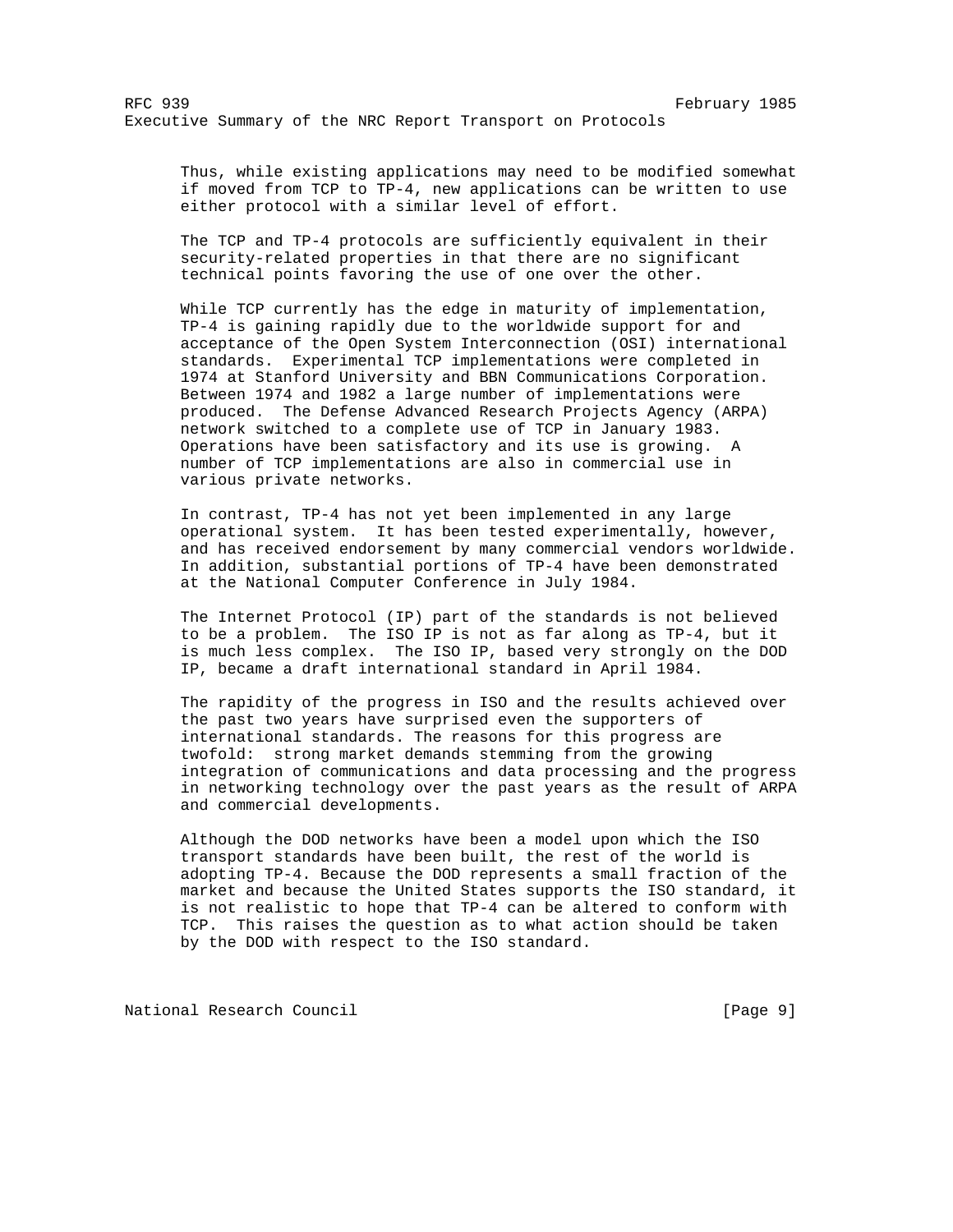## SOME ECONOMIC CONSIDERATIONS

 The DOD has a large and growing commitment in operational TCP networks, and this will increase by 50 to 100 percent in the next eighteen months. This rate of investment will probably continue for the next five years for new systems and the upgrading of current ones. The current Military Network (MILNET) and Movement Information Network (MINET) systems are expanding and will shortly be combined. The Strategic Air Command Digital Information Network (SACDIN) and DODIIS are undergoing major upgrading. When these changes are completed, there are plans to upgrade the WWMCCS Intercomputer Network (WIN) and to add separate SECRET and TOP SECRET networks. There are plans to combine these six networks in the late 1980s, and they will become interoperable and multilevel secure using an advanced technology now under development. If these plans are implemented on schedule, a delay of several years in moving to TP-4 would mean that the DOD networks in the late 1980s would be virtually all TCP-based. Subsequent conversion to international standards would be very expensive if hastily attempted in order to maintain established DOD interoperability and gain interoperability with a large body of users.

 As the Department of Defense policy recognizes, there are significant advantages in using commercial vendor products if they meet the department's operational needs. The major advantages are as follows:

 Costs to the DOD for development, production, and maintenance are significantly lower because (1) vendors spread the cost over a much larger user base, (2) commercial vendors are generally more efficient in their operations, and (3) vendors look for ways to improve their product to meet competition.

 The department generally gets more effective products because vendors integrate the protocol functions into their entire software and hardware product line. Thus the DOD may be able eventually to use commercial software products that are built on top of, and thereby take advantage of, the transport protocols.

 By depending on industry to manage the development and maintenance of products, the department can use its scarce management and technical resources on activities unique to its mission.

 Because the costs of transport and internet protocol development and maintenance are so intertwined with other factors, it is

National Research Council **Example 20** (Page 10)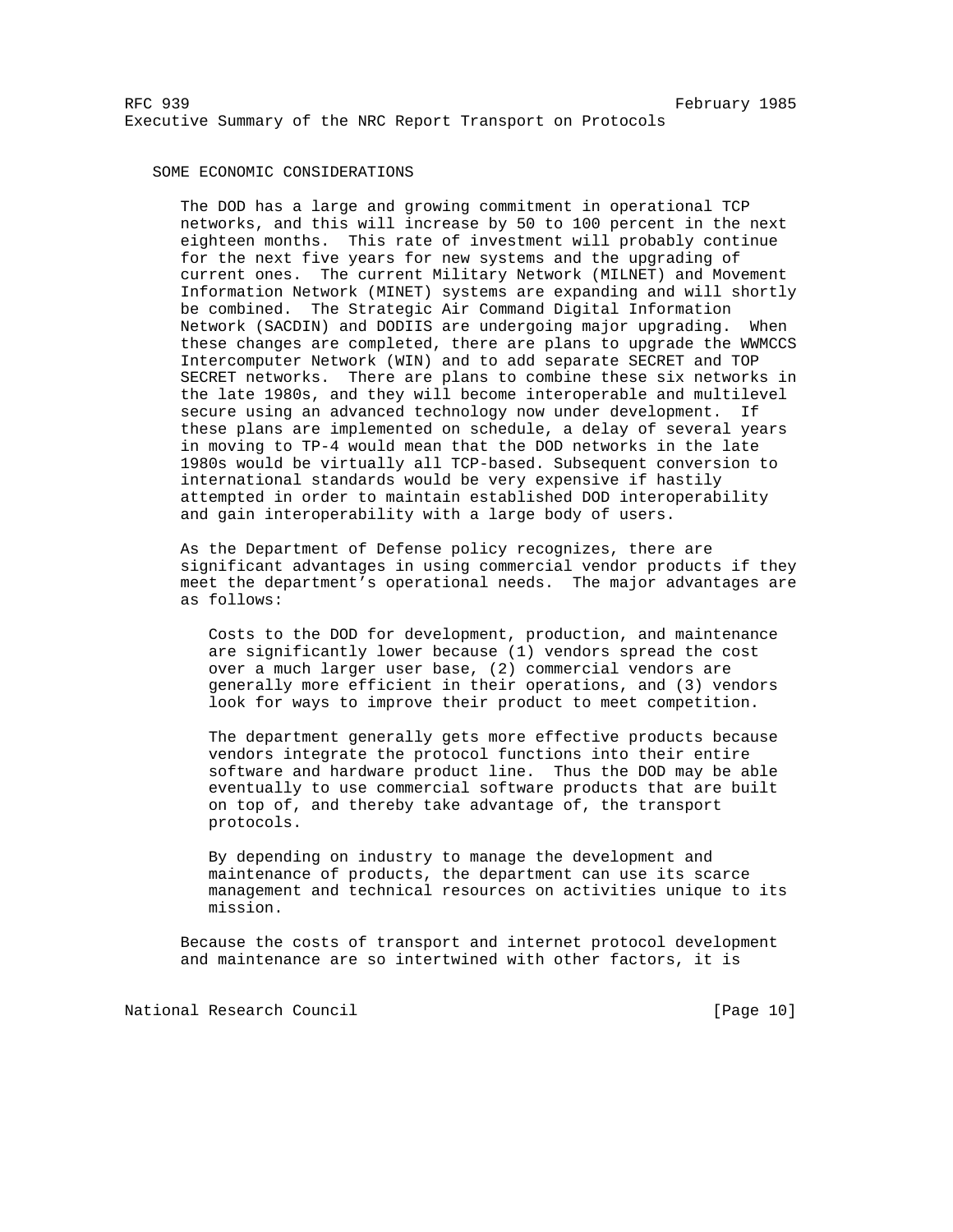impossible to give a precise estimate of the savings that would be achieved by using commercial products. Savings will vary in individual cases. The marginal savings should range from 30 to 80 percent.

## RECOMMENDATIONS

 The ISO protocols are now well specified but will not generally be commercially available for many months. Nevertheless, this committee believes that the principles on which they are based are well-established, and the protocols can be made to satisfy fully DOD's needs. The committee recommends that the DOD move toward adoption of TP-4 as costandard with TCP and toward exclusive use of TP-4.

 Transition to the use of the ISO standards, however, must be managed in a manner that will maintain DOD's operational capabilities and minimize risks. The timing of the transition is, therefore, a major concern.

 Descriptions of two options that take this requirement into account follow. A majority of the committee recommends the first option, while a minority favors the second. A third option--to defer action--is also described but not recommended.

# Option 1

 The first option is for the DOD to immediately modify its current transport policy statement to specify TP-4 as a costandard along with TCP. In addition, the DOD would develop a military specification for TP-4 that would also cover DOD requirements for discretionary options allowed under the NBS protocol specifications. Requests for proposals (RFPs) for new networks or major upgrades of existing networks would specify TP-4 as the preferred protocol. Contracts for TP-4 systems would be awarded only to contractors providing commercial products, except for unique cases.

 Existing networks that use TCP and new networks firmly committed to the use of TCP-based systems could continue to acquire implementations of TCP. The DOD should carefully review each case, however, to see whether it would be advantageous to delay or modify some of these acquisitions in order to use commercial TP-4 products. For each community of users it should be decided when it is operationally or

National Research Council **Example 20** (Page 11)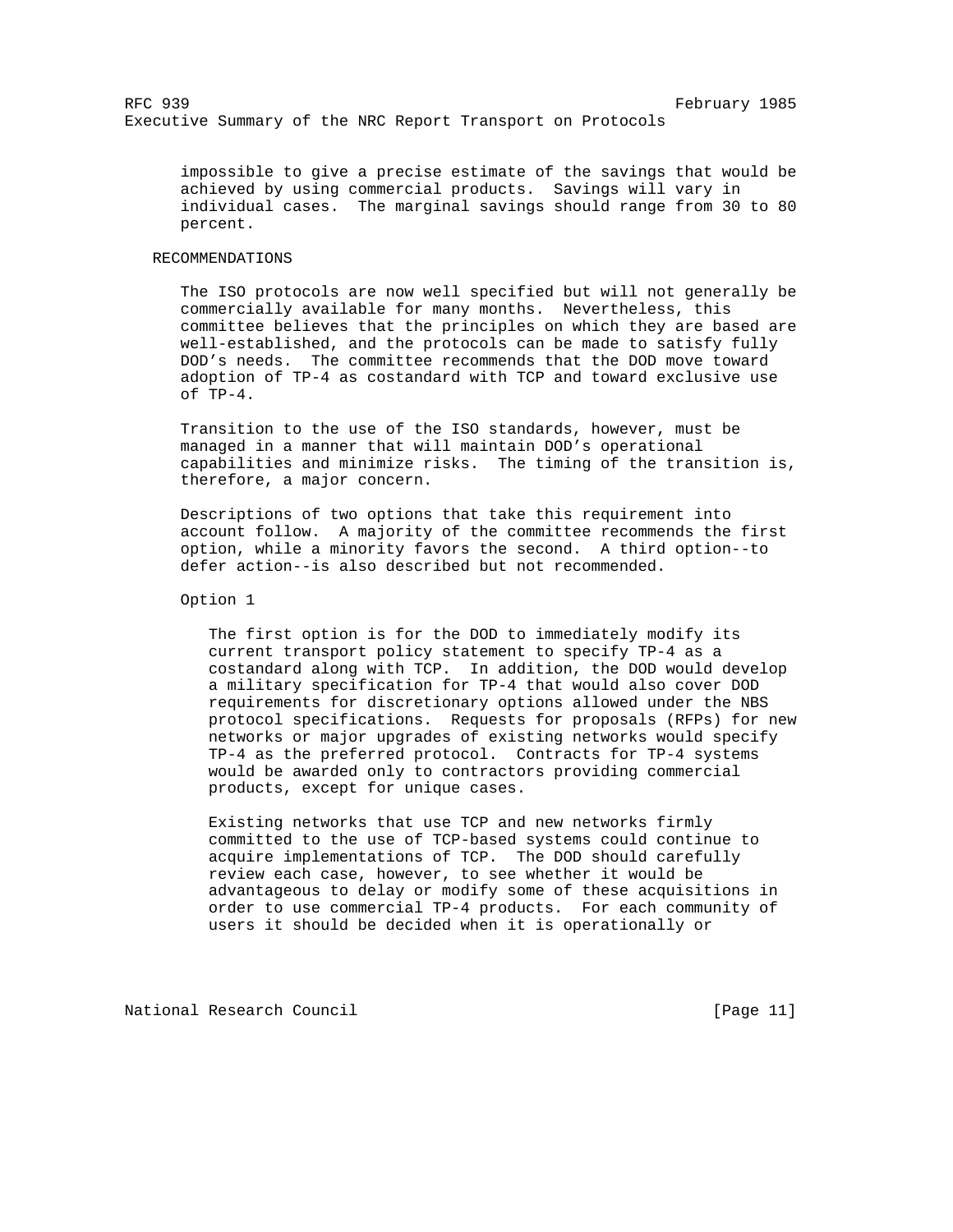economically most advantageous to replace its current or planned systems in order to conform to ISO standards without excessively compromising continued operations.

 United States government test facilities would be developed to enable validation of TP-4 products (4). The Department of Defense would either require that products be validated using these test facilities or that they be certified by the vendor. The test facilities could also be used to isolate multivendor protocol compatibility problems. The existing NBS validation tools should be used as the base for the DOD test facilities.

 Because under this option networks based on both TCP and TP-4 would coexist for some time, several capabilities that facilitate interoperability among networks would need to be developed. The Department of Defense generally will not find them commercially available. Examples are gateways among networks or specialized hosts that provide services such as electronic mail. The department would need to initiate or modify development programs to provide these capabilities, and a test and demonstration network would be required.

# Option 2

 Under Option 2 the Department of Defense would immediately announce its intention to adopt TP-4 as a transport protocol costandard with TCP after a satisfactory demonstration of its suitability for use in military networks. A final commitment would be deferred until the demonstration has been evaluated and TP-4 is commercially available.

 The demonstration should take at most eighteen months and should involve development of TP-4 implementations and their installation. This option differs from Option 1 primarily in postponing the adoption of a TP-4 standard and, consequently, the issuance of RFPs based on TP-4 until successful completion of a demonstration. The department, however, should proceed with those provisions of Option 1 that may be completed in parallel with the demonstration. Early issuance of a TP-4 military specification, development of validation procedures, and implementation of means for interoperability would be particularly important in this regard.

National Research Council **Example 20** (Page 12)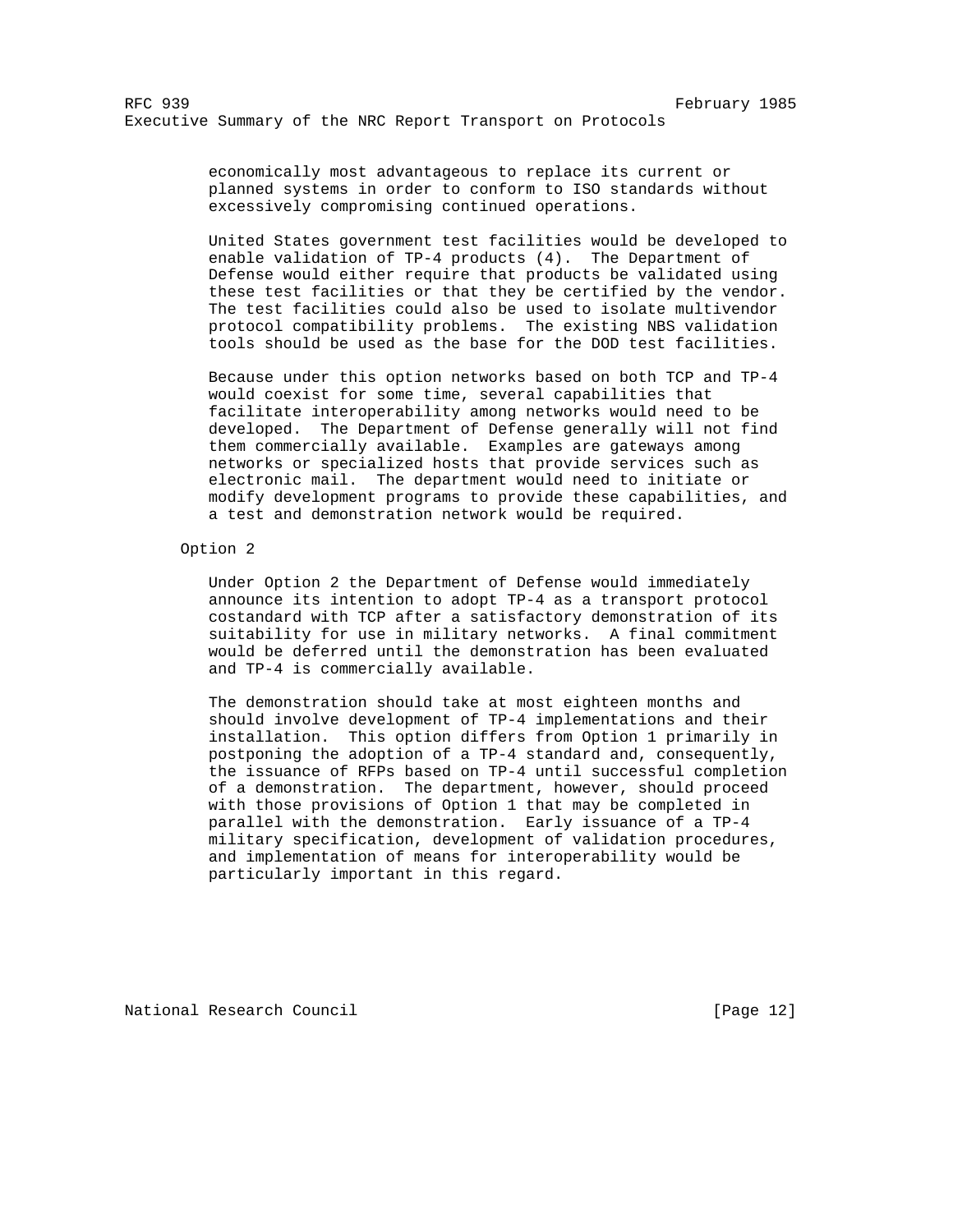## Option 3

 Under the third option the DOD would continue using TCP as the accepted transport standard and defer any decision on the use of TP-4 indefinitely. The department would be expected to stay well informed on the development and use of the new protocol in the commercial and international arena and, with the National Bureau of Standards, work on means to transfer data between the two protocol systems. Testing and evaluation of TP-4 standards by NBS would continue. The DOD might eventually accommodate both protocol systems in an evolutionary conversion to TP-4.

# Comparison of Options

 The committee believes that all three options equally satisfy the functional objectives of the DOD, including matters of security. It believes the two protocols are sufficiently similar and no significant differences in performance are to be expected if the chosen protocol implementation is of equal quality and is optimized for the given environment.

 The primary motivation for recommending Option 1 is to obtain the benefits of standard commercial products in the communication protocol area at an early date. Benefits include smaller development, procurement, and support costs; more timely updates; and a wider product availability. By immediately committing to TP-4 as a costandard for new systems, Option 1 minimizes the number of systems that have to be converted eventually from TCP. The ability to manage the transition is better than with Option 2 since the number of systems changed would be smaller and the time duration of mixed TCP and TP-4 operation would be shorter. Interoperability with external systems (NATO, government, commercial), which presumably will also use TP-4, would be brought about more quickly. Option 1 involves greater risk, however, since it commits to a new approach without as complete a demonstration of its viability.

 As with Option 1, a primary benefit of following Option 2 would be obtaining the use of standard commercial products. Unit procurement costs probably would be lower than with Option 1 because the commercial market for TP-4 will have expanded somewhat by the time DOD would begin to buy TP-4 products. Risk is smaller, compared to Option 1, because testing and demonstration of the suitability for military use will have preceded the commitment to the ISO protocols. Transition and support costs would be higher than for Option 1, however,

National Research Council **Example 20** (Page 13)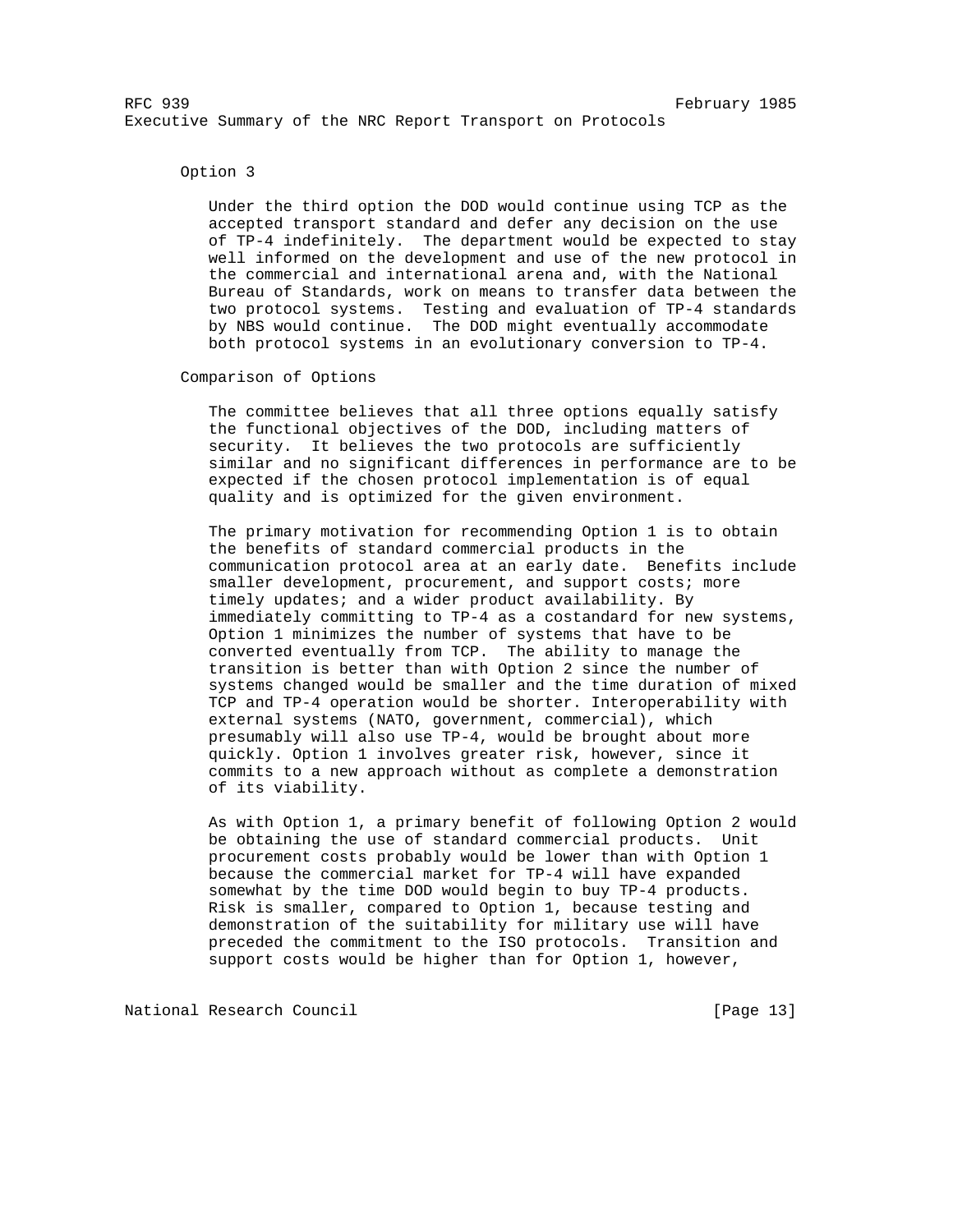because more networks and systems would already have been implemented with TCP. Also this is perhaps the most difficult option to manage since the largest number of system conversions and the longest interval of mixed TCP and TP-4 operations would occur. In addition, interoperability with external networks through standardization would be delayed.

 The principal benefit of exercising Option 3 would be the elimination of transition cost and the risk of faulty system behavior and delay. It would allow the most rapid achievement of full internal interoperability among DOD systems. Manageability should be good because only one set of protocols would be in use (one with which the DOD already has much experience), and because the DOD would be in complete control of system evolution. Procurement costs for TCP systems would remain high compared with standard ISO protocol products, however, and availability of implementations for new systems and releases would remain limited. External interoperability with non-DOD systems would be limited and inefficient.

 In summary, Option 1 provides the most rapid path toward the use of commercial products and interoperability with external systems. Option 2 reduces the risk but involves somewhat greater delay and expense. Option 3 involves the least risk and provides the quickest route to interoperability within the Defense Department at the least short-term cost. These are, however, accompanied by penalties of incompatibility with NATO and other external systems and higher life-cycle costs.

#### NOTES:

- (1) The Advanced Research Projects Agency (ARPA) was reorganized and became the Defense Advanced Research Projects Agency (DARPA) in 1973.
- (2) The ISO Transport Protocol and ISO Internetwork Protocol became Draft International Standards in September 1983 and April 1984, respectively. Commercial vendors normally consider Draft International Standards to be ready for implementation.
- (3) Except where noted, the abbreviation TCP generally refers to both the DOD's Transmission Control Protocol and its Internet Protocol. Similarly, the abbreviation TP-4 refers to both the ISO Transport Protocol class 4 and its Internetwork Protocol. (Transport Protocol classes 0 to 3 are used for special purposes not related to those of this study.)

National Research Council **Example 20** (Page 14)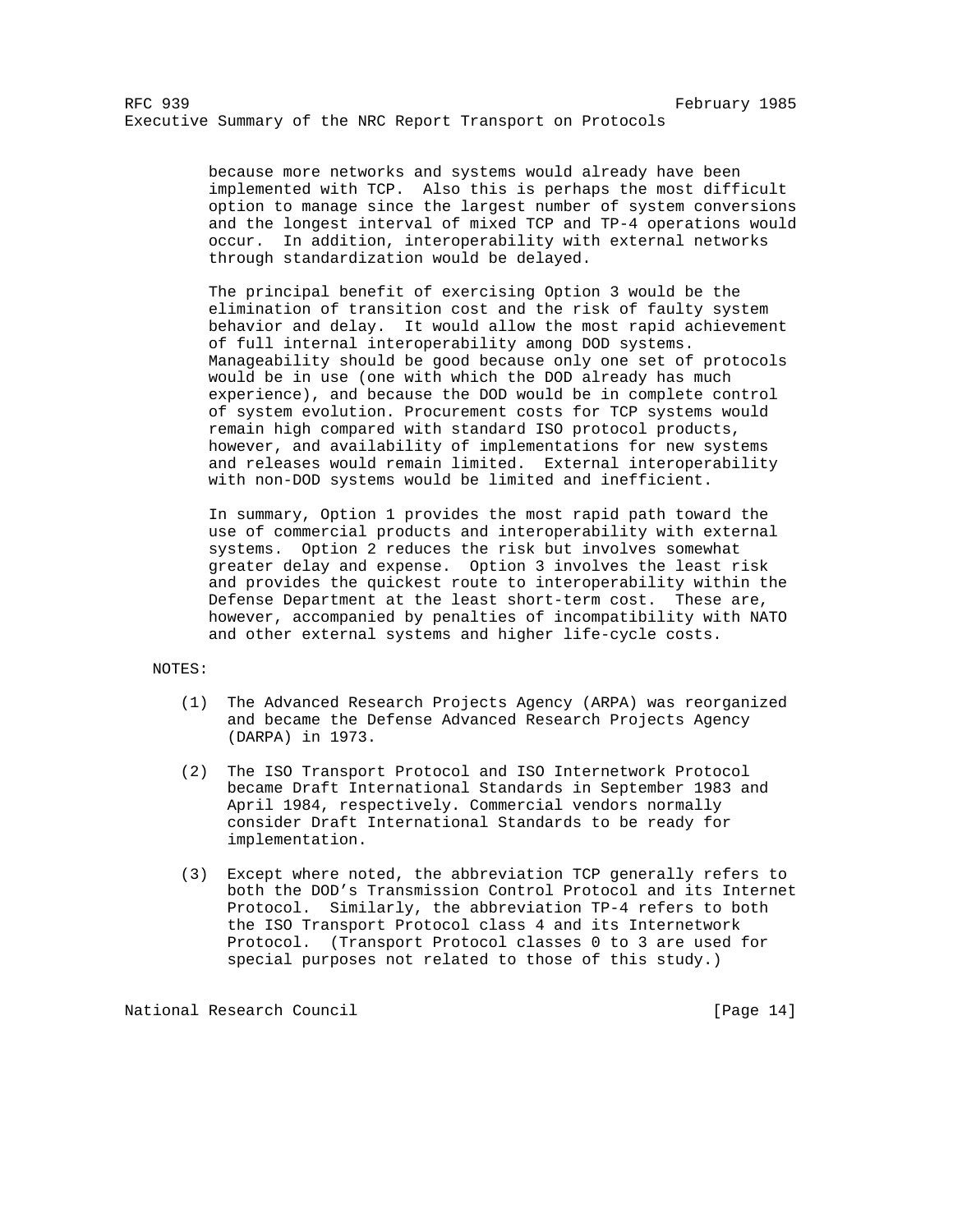(4) Validation means a systematic and thorough state-of-the-art testing of the products to assure that all technical specifications are being achieved.

National Research Council **Example 20** (Page 15)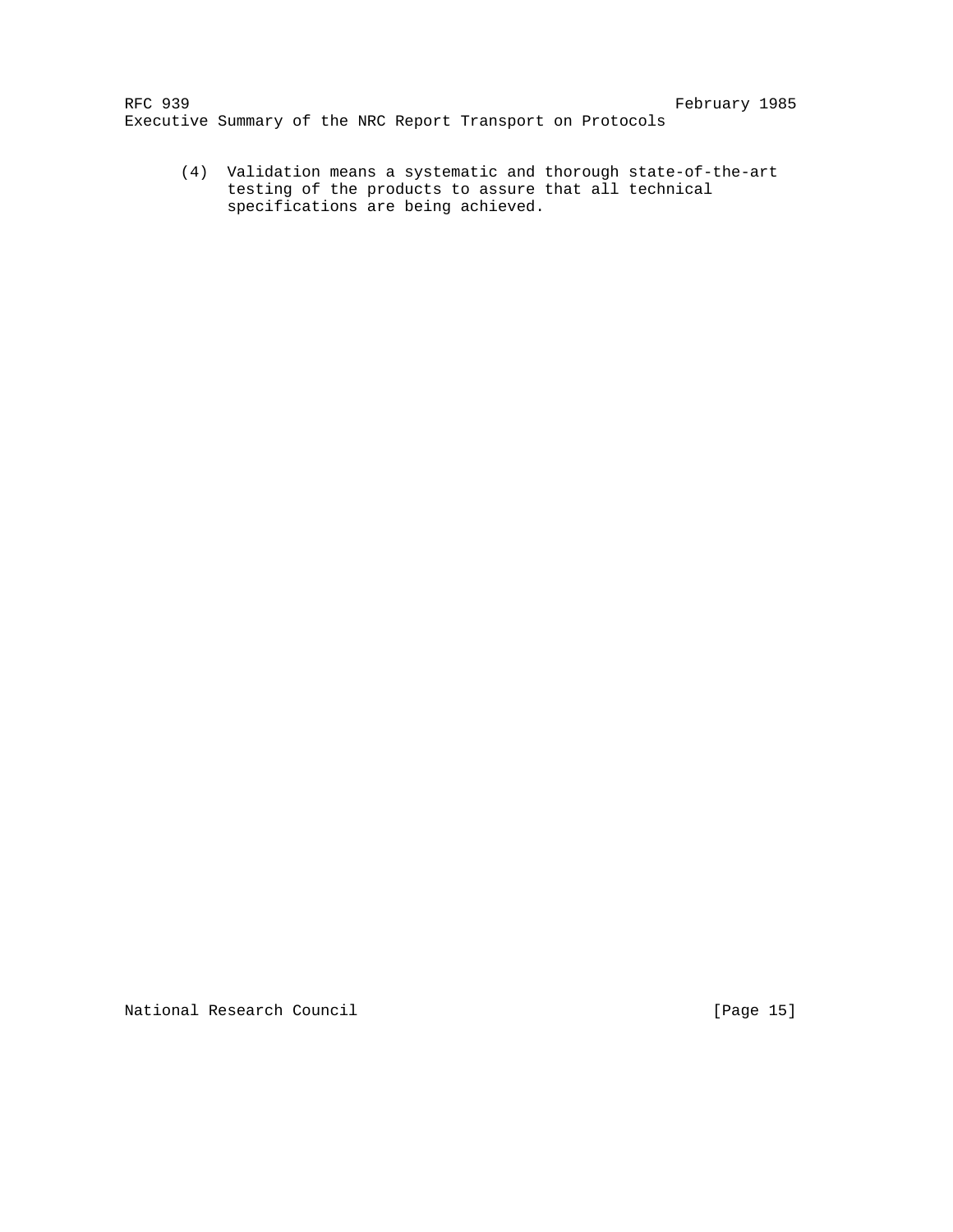# CONTENTS OF THE FULL REPORT

|              |                                                                          | ix             |
|--------------|--------------------------------------------------------------------------|----------------|
|              |                                                                          | xi             |
| T.           |                                                                          |                |
| ΙI           | Review of NBS and DOD Objectives                                         | $\overline{3}$ |
| III          | Comparison of DOD and ISO Protocols                                      | 13             |
| <b>IV</b>    | Status of DOD and ISO Protocol<br>Implementations and Specifications     | 25             |
| $\mathbf{V}$ |                                                                          | 31             |
| VI           | Development of Standard Commercial versus<br>Special Commercial Products | 39             |
| VII          | Responsiveness of International Standards                                | 43             |
| VIII         |                                                                          | 45             |
| ΙX.          | Cost Comparison of Options                                               | 47             |
| X            |                                                                          | 53             |
| ΧI           |                                                                          | 61             |

National Research Council **Example 20** (Page 16)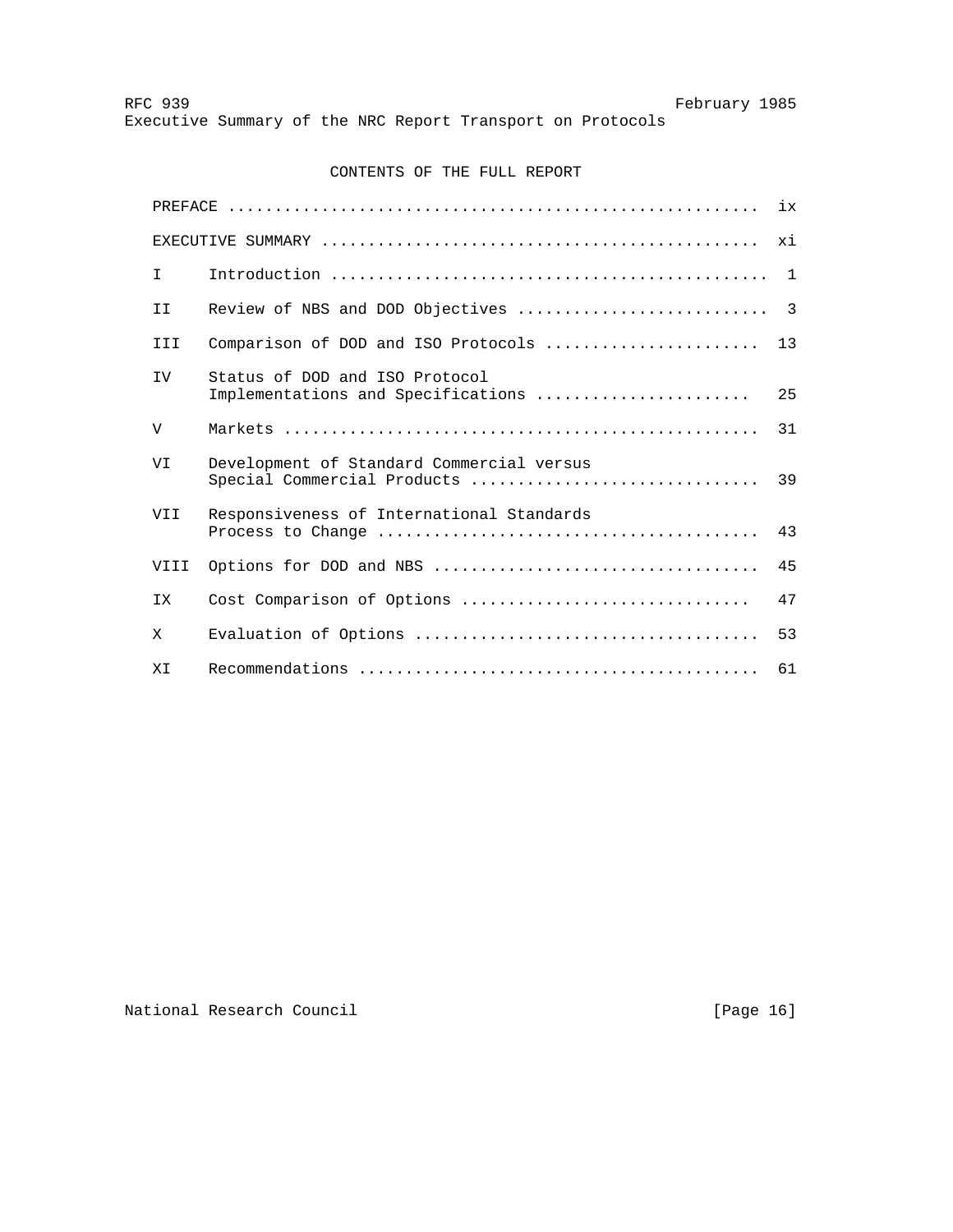BOARD ON TELECOMMUNICATIONS -- COMPUTER APPLICATIONS COMMITTEE ON COMPUTER-COMPUTER COMMUNICATION PROTOCOLS

# Chairman

 C. CHAPIN CUTLER, Professor of Applied Physics, Stanford University, Stanford, California

# Members

 HERBERT D. BENINGTON, Technical Director, System Development Corporation, McLean, Virginia

 DONALD L. BOYD, Director, Honeywell Corporate Computer Sciences Center, Honeywell Corporate Technology Center, Bloomington, Minnesota

 DAVID J. FARBER, Professor of Electrical Engineering and Professor of Computer Science, Department of Electrical Engineering, University of Delaware, Newark, Delaware

 LAWRENCE H. LANDWEBER, Professor, Computer Sciences Department, University of Wisconsin, Madison, Wisconsin

 ANTHONY G. LAUCK, Manager, Distributed Systems Architecture and Advanced Development, Digital Equipment Corporation, Tewksbury, Massachusetts

 KEITH A. LUCKE, General Manager of Control Data Technical Standards, Control Data Corporation, Minneapolis, Minnesota

 MISCHA SCHWARTZ, Professor of Electrical Engineering and Computer Science, Columbia University, New York, New York

 ROBERT F. STEEN, Director of Architecture, Communication Products Division IBM Corporation, Research Triangle Park, North Carolina

 CARL A. SUNSHINE, Principal Engineer, Sytek, Incorporated, Los Angeles Operation, Culver City, California

 DANIEL J. FINK, (Ex-officio), President, D.J. Fink Associates, Inc., Arlington, Virginia

 JAMES L. FLANAGAN, (CETS LIAISON MEMBER), Head, Acoustics Research Department, AT&T Bell Laboratories, Murray Hill, New Jersey

National Research Council **Example 20** (Page 17)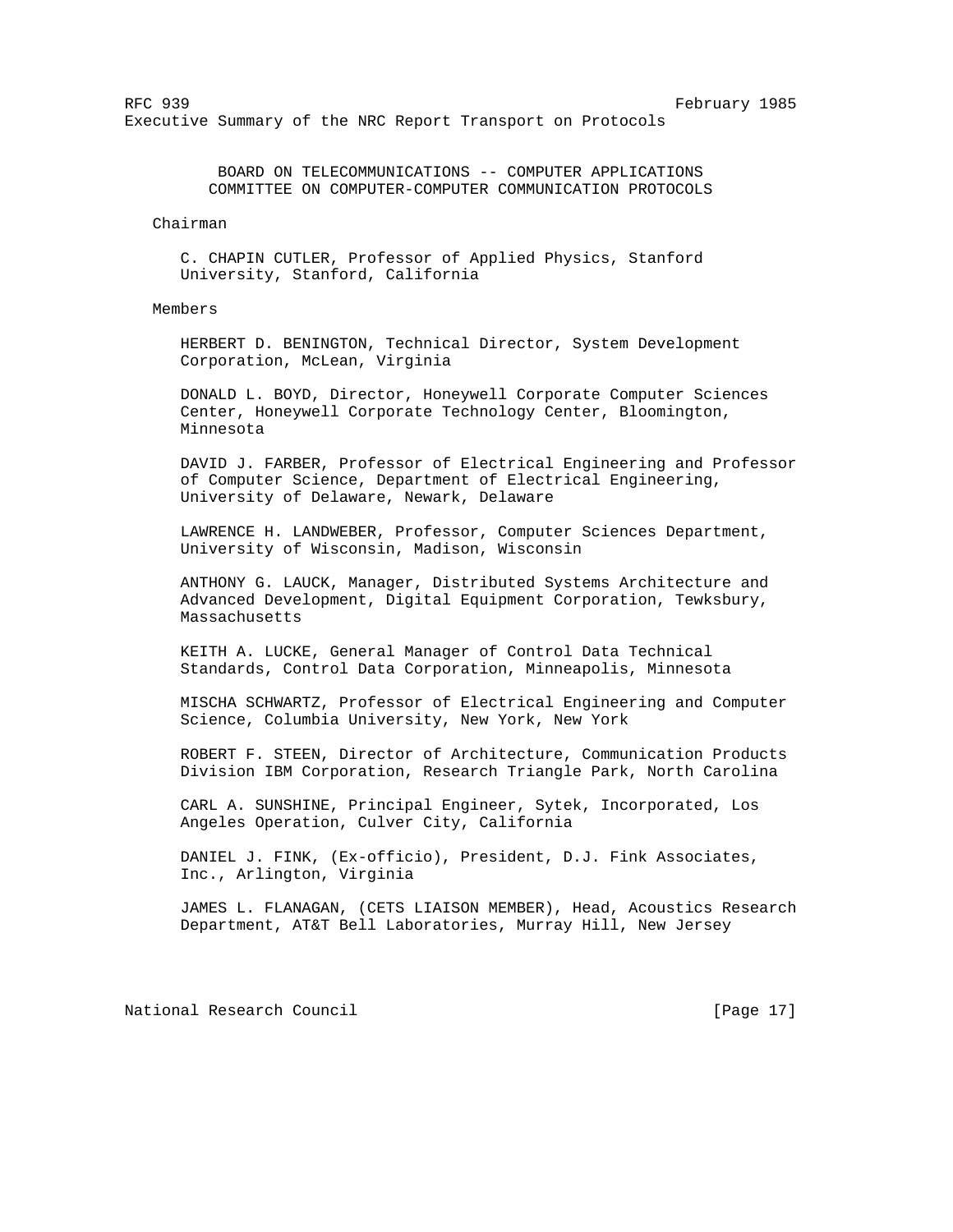Staff

 RICHARD B. MARSTEN, Executive Director JEROME D. ROSENBERG, Senior Staff Officer and Study Director LOIS A. LEAK, Administrative Secretary

National Research Council **Example 20** (Page 18)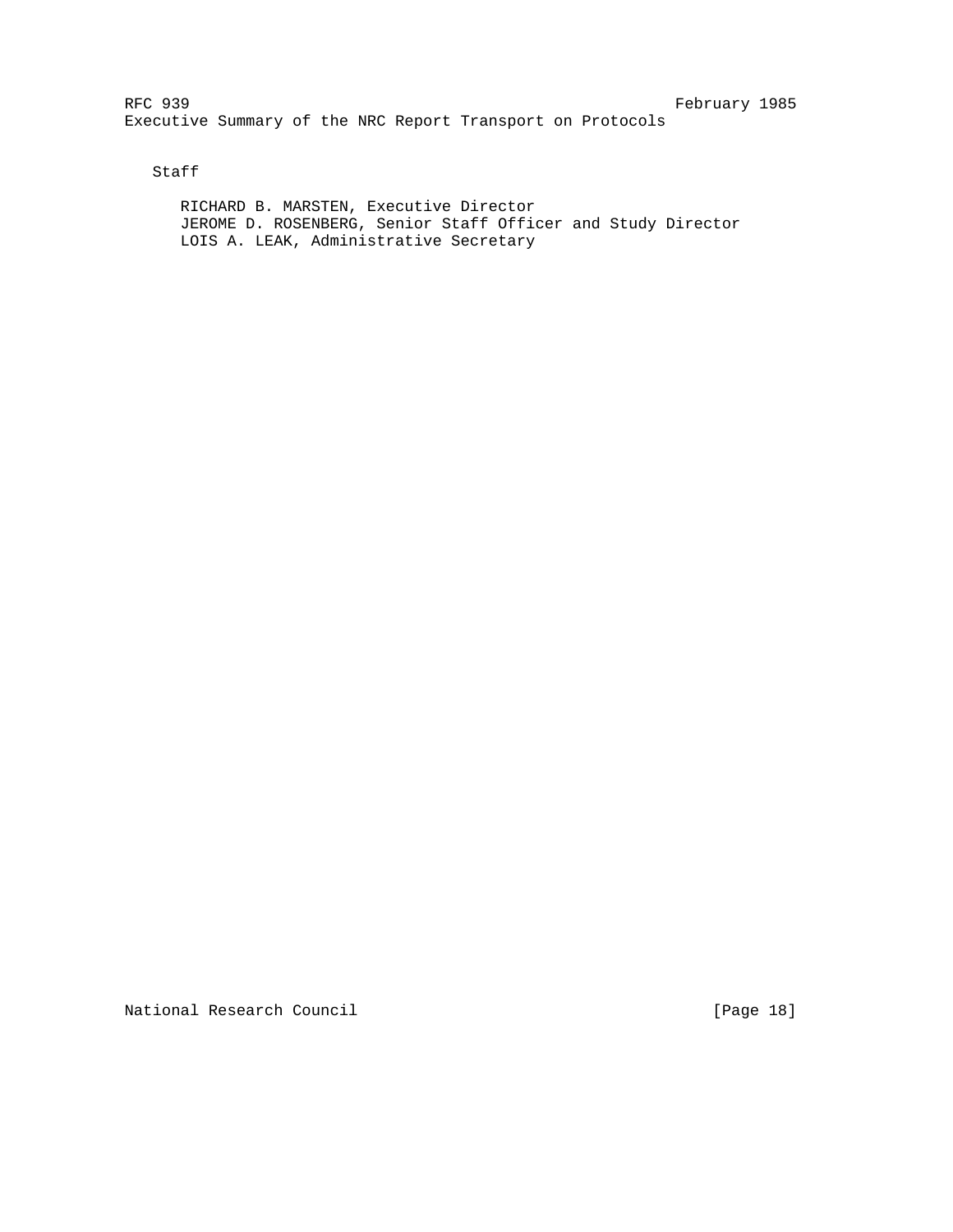COMMISSION ON ENGINEERING AND TECHNICAL SYSTEMS BOARD ON TELECOMMUNICATIONS -- COMPUTER APPLICATIONS

Chairman

 DANIEL J. FINK, President, D.J. Fink Associates, Inc., Arlington, Virginia

Past Chairman

 BROCKWAY MCMILLAN, Vice President (Retired), Bell Laboratories, Sedgwick, Maine

# Members

 ARTHUR G. ANDERSON, Vice President (Retired), IBM Corporation, San Jose, California

 DANIEL BELL, Henry Ford II Professor of Social Sciences, Department of Sociology, Harvard University, Cambridge, Massachusetts

 HERBERT D. BENINGTON, Technical Director, System Development Corporation, McLean, Virginia

 ELWYN R. BERLEKAMP, Professor of Mathematics, Department of Mathematics, University of California, Berkeley, California

 ANTHONY J. DEMARIA, Assistant Director of Research for Electronics and Electro-Optics Technology, United Technologies Research Center, East Hartford, Connecticut

 GERALD P. DINNEEN, Vice President, Science and Technology, Honeywell Incorporated, Minneapolis, Minnesota

 GEORGE GERBNER, Professor and Dean, The Annenberg School of Communications, University of Pennsylvania, Philadelphia, Pennsylvania

 ANNE P. JONES, Partner, Sutherland, Asbill and Brennan, Washington, D.C.

 ADRIAN M. MCDONOUGH, Professor of Management and Decision Sciences (Retired), The Wharton School, University of Pennsylvania, Havertown, Pennsylvania

National Research Council **Example 20** (Page 19)